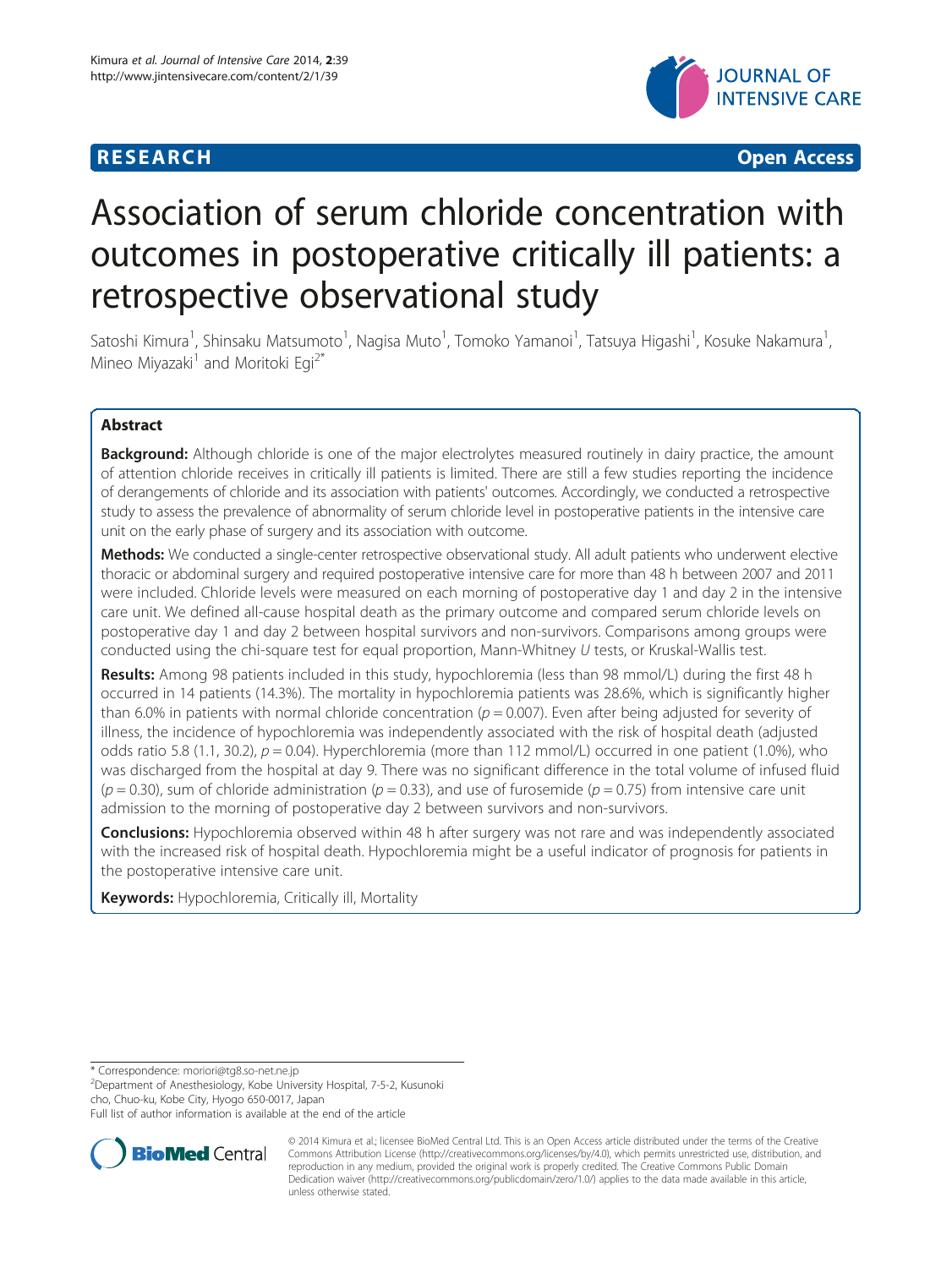# Background

Derangements of serum sodium concentration in critically ill patients are common and appear to be associated with worse outcomes [\[1-3](#page-5-0)]. Chloride is the most abundant anion in plasma and interstitial fluid, accounting for approximately one third of plasma tonicity, and affects acid-base disorder in the light of physicochemical approach [[4](#page-5-0)]. Although chloride is one of the major electrolytes measured routinely in dairy practice, the amount of attention chloride receives in critically illness is limited [[5](#page-5-0)]. There are still a few studies reporting the incidence of derangements of chloride and its association with patients' outcomes. Accordingly, we conducted a retrospective study to assess the prevalence of abnormality of serum chloride level in postoperative intensive care unit (ICU) patients on the early phase of surgery and its association with outcome. Additionally, we compared these associations with those of sodium concentrations.

# Methods

# Study design

We conducted a single-center retrospective observational study. The Kure Kyosai Hospital Ethics Committee approved this investigation. The committee waived the need for informed consent for studies involving the use of the database.

# Patients

All adult patients who underwent elective thoracic or abdominal surgery and required postoperative intensive care for more than 48 h between 2007 and 2011 were included in this study. We excluded patients with missing relevant values: the choroid concentration and the type and amount of fluid given intravenously.

# Primary outcome

The primary outcome of this analysis was all-cause hospital mortality, defined as death before hospital discharge.

# Data source

The serum chloride data used for this study were stored and retrieved electronically. Age, sex, requirement for mechanical ventilation, category of surgery, operative duration, operative blood loss, Acute Physiology and Chronic Health Evaluation (APACHE) II score [\[6](#page-5-0)], and information on intravenous fluid administration were obtained from the clinical database.

# Serum chloride and sodium concentrations and blood gas analysis

Serum chloride and sodium concentrations were measured in all patients prior to surgery as baseline and on each morning of postoperative days (PODs) 1 and 2. Serum chloride and sodium concentrations were measured by an ion-selective electrode (C8000/200FR, Toshiba, Tochigi, Japan). According to the normal chloride concentration of our machine (98–112 mmol/L), hypochloremia and hyperchloremia were defined as Cl concentrations less than 98 mmol/L and more than 112 mmol/L, respectively. We also obtained arterial pH,  $PaCO<sub>2</sub>$ , and bicarbonate simultaneously measured with chloride concentration.

# Statistical analysis

Data are presented as percentages  $(n)$  or as median  $(25\%)$ quartile, 75% quartile), since the continuous data used in this study were not normally distributed. Comparisons among groups were conducted using the chi-square test for equal proportion, Mann-Whitney U tests, or Kruskal-Wallis test. The correlations of two values were assessed using Pearson's correlation coefficient.

We first separated the patients into hospital survivors and non-survivors to assess the possible confounders of death. To determine the independent contribution of hypochloremia and hyperchloremia to the prediction of hospital death, we constructed multivariate models using potential predictors of death (criteria for inclusion at  $p = 0.2$ ). Results from the multivariate models are shown using odds ratios with 95% confidence intervals (CIs). All statistical analyses were performed using a commercially available statistical software (SPSS 19.0; SPSS, Inc., Chicago, IL, USA). Data were reported in accordance with the Strengthening the Reporting of Observational Studies in Epidemiology guidelines [\[7](#page-5-0)].

# Results

During the study period, there were 112 patients who required intensive care postoperatively for more than 48 h. Fourteen patients were excluded because of lack of biochemistry data or information on intravenous fluid administration. Thus, 98 patients were eligible for the study and were included in the final analysis. All patients were followed up until discharge or death (Figure [1](#page-2-0)).

The mean serum chloride concentration on POD 1 was 104 (102, 106) mmol/L, which was not significantly different from the preoperative value 104 (102, 106) mmol/L ( $p = 0.92$ ). The mean serum chloride concentration on POD 2 was 102 (100, 105) mmol/L, which was significantly lower than the preoperative value ( $p = 0.002$ ) and that on POD 1 ( $p < 0.0001$ ).

The mean serum sodium concentration on POD 1 and POD 2 was 137 (135, 140) and 137 (134, 139) mmol/L, respectively, which was significantly lower than the preoperative sodium concentration 140 (137, 142) mmol/L  $(p < 0.0001)$ . The mean arterial pH on POD 2 was 7.44 (7.42, 7.46), which was significantly higher than 7.43 (7.40, 7.45) on POD 1 ( $p < 0.0001$ ). The mean base excess on POD 2 was 1.6 (0.4, 2.9), which was significantly higher than 0.3 (-1.1, 1.5) on POD 1 ( $p < 0.0001$ ).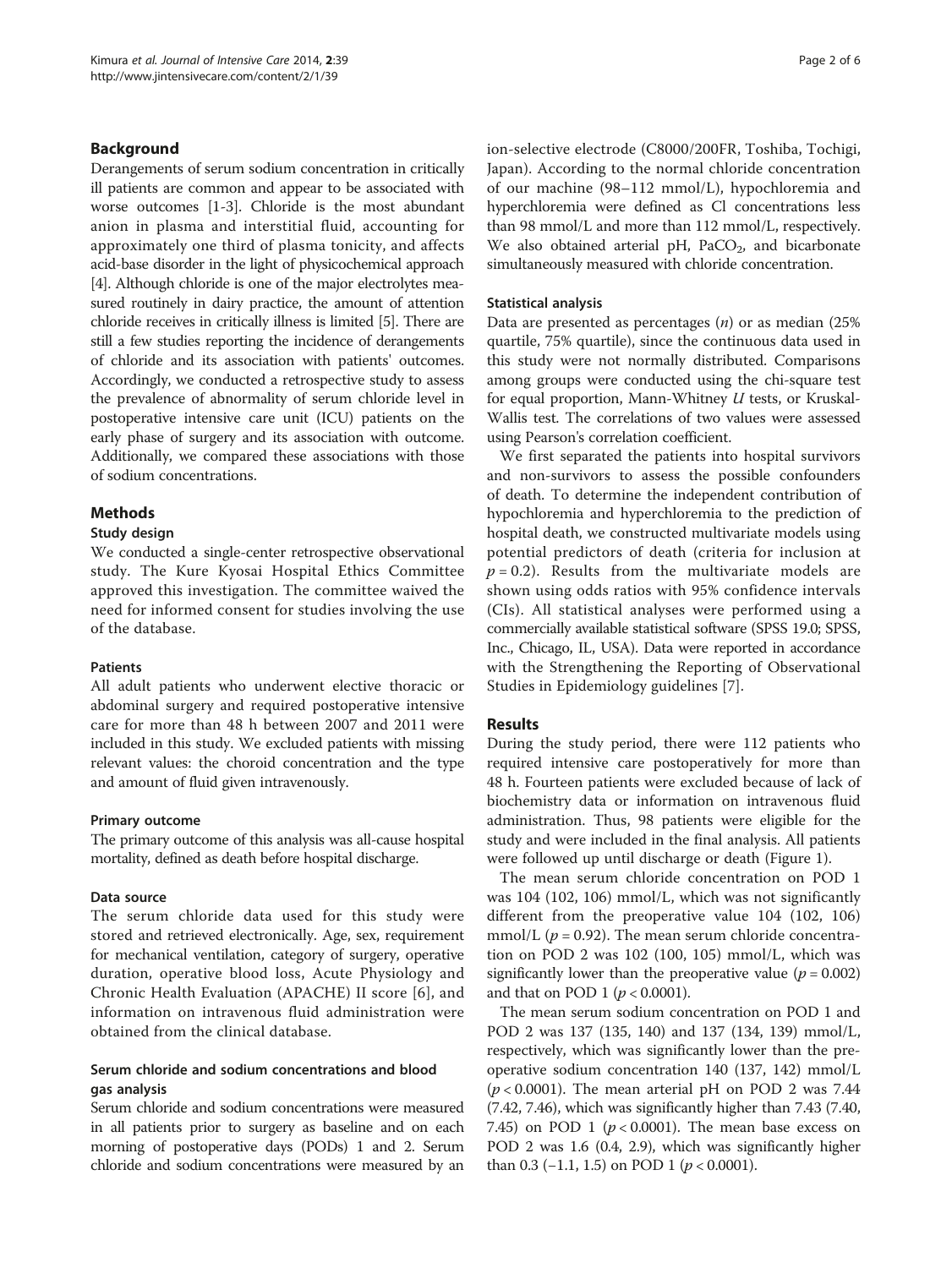<span id="page-2-0"></span>

Among these 98 patients, 9 patients died in the hospital (hospital mortality 9.2%). Table 1 shows the comparison of patient demographics between hospital survivors and non-survivors. Survivors were significantly less sick than non-survivors (APACHE II 11 vs. 14,  $p = 0.03$ ).

Within the first 48 h in ICU, there are 14 patients (14.3%) who showed at least one hypochloremia. Hypochloremia occurred in 5 patients (5.1%) on POD 1 and in 14 patients (14.3%) on POD 2. The mortality in hypochloremia patients was 28.6%, which is significantly higher than 6.0% in patients with normal chloride concentration  $(p = 0.007)$ . Hyperchloremia occurred in one (1.0%) patient on POD 1. The patient with hyperchloremia was discharged from the hospital on POD 9.

Table [2](#page-3-0) shows the comparison of serum chloride concentration between survivors and non-survivors. The serum chloride concentration of non-survivors on POD 1 and POD 2 was significantly lower than that of survivors (98 (96, 104) vs. 104 (102, 106),  $p = 0.02$ ; 100 (95, 103) vs. 103 (100, 105),  $p = 0.03$ , respectively). Table [2](#page-3-0) also shows

the comparison of intravenous fluid administration (crystalloid and colloid) from ICU admission to the morning of POD 2 between survivors and non-survivors. There was no significant difference in the total volume of fluid ( $p = 0.30$ ), sum of chloride administration ( $p = 0.33$ ), and use of furosemide ( $p = 0.75$ ).

Table [3](#page-3-0) shows the comparison of serum sodium concentration, lactate concentration, arterial pH,  $PaCO<sub>2</sub>$ , and bicarbonate concentration simultaneously measured with postoperative chloride concentration between survivors and non-survivors. There was no significant difference in them between survivors and non-survivors.

As higher severity of illness confounded the possible association between hypochloremia and higher mortality, we performed multivariate logistic analysis. Even after being adjusted for APACHE II score, the incidence of hypochloremia was independently associated with the risk of hospital death (adjusted odds ratio 5.8, 95% CI  $(1.1, 30.2), p = 0.04$  (Table [4\)](#page-4-0).

|  | Table 1 Comparison of patient demographics between survivors and non-survivors |  |  |  |  |  |  |
|--|--------------------------------------------------------------------------------|--|--|--|--|--|--|
|--|--------------------------------------------------------------------------------|--|--|--|--|--|--|

| <b>Characteristics</b>           | - -<br>Survivors ( $n = 89$ ) | Non-survivors $(n = 9)$ | p value |
|----------------------------------|-------------------------------|-------------------------|---------|
| Age, years (IQR)                 | 73 (67, 80)                   | 76 (72, 83)             | 0.19    |
| Male, $n$ $(\%)$                 | 57 (64)                       | 6(67)                   | 0.88    |
| Mechanical ventilation, n (%)    | 25(28)                        | 4(44)                   | 0.31    |
| Operative duration, minute (IQR) | 380 (265, 525)                | 435 (183, 670)          | 0.78    |
| Blood loss, mL (IQR)             | 620 (375, 1,355)              | 500 (310, 3,900)        | 0.89    |
| Thoracic surgery, n (%)          | 6(7)                          | 1(11)                   | 0.63    |
| Abdominal surgery, n (%)         | 83 (93)                       | 8 (89)                  | 0.63    |
| ICU stay, days (IQR)             | 4(3, 6)                       | 5(3, 20)                | 0.24    |
| APACHE II (IQR)                  | 11(9, 14)                     | 14 (12, 20)             | 0.03    |

ICU intensive care unit, APACHE Acute Physiology and Chronic Health Evaluation, IQR interquartile range.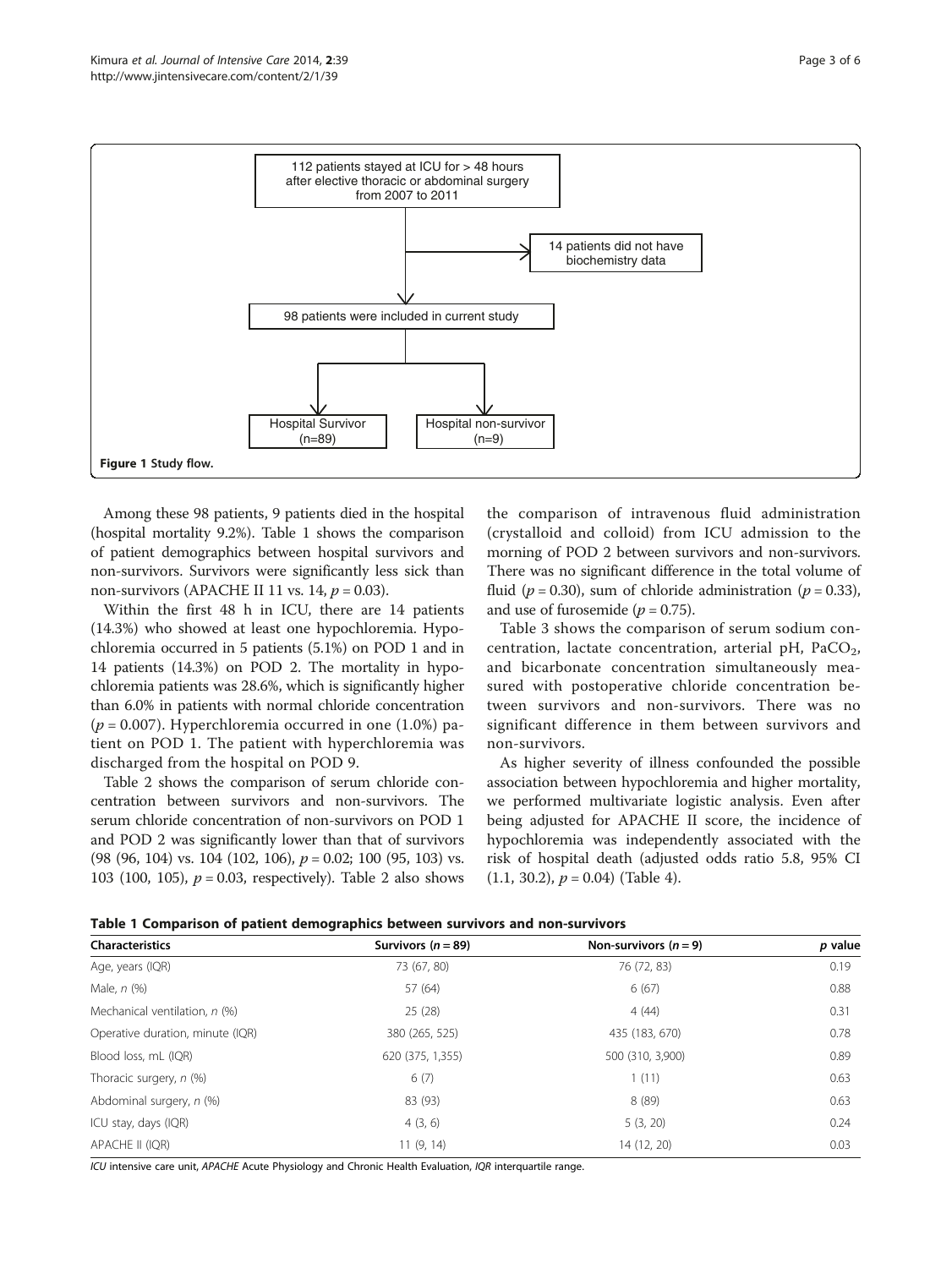<span id="page-3-0"></span>

| Table 2 Comparison of serum chloride concentration and chloride administration between survivors and non-survivors |  |  |
|--------------------------------------------------------------------------------------------------------------------|--|--|
|                                                                                                                    |  |  |

|                                                                  | Survivors ( $n = 89$ ) | Non-survivors $(n = 9)$ | p value |
|------------------------------------------------------------------|------------------------|-------------------------|---------|
| CI on Pre-POD, meg/L (IQR)                                       | 104 (102, 106)         | 100 (95, 106)           | 0.06    |
| CI on POD 1, meg/L (IQR)                                         | 104 (102, 106)         | 98 (96, 104)            | 0.02    |
| CI on POD 2, meg/L (IQR)                                         | 103 (100, 105)         | 100 (95, 103)           | 0.03    |
| Total volume of intravenous fluid administration, mL (IQR)       | 4,175 (3,660, 4,875)   | 4,180 (2,070, 5,141)    | 0.30    |
| Sum of intravenous chloride administration, meg (IQR)            | 314 (246, 386)         | 289 (113, 476)          | 0.33    |
| Average chloride concentration in intravenous fluid, meg/L (IQR) | 76 (67, 83)            | 69 (53, 93)             | 0.61    |
| Use of furosemide, n (%)                                         | 16(18)                 | 2(22)                   | 0.75    |

Pre-POD pre-operation, POD postoperative day, Cl serum chloride concentration, IQR interquartile range.

# **Discussion**

# Key results

In our retrospective analysis with 98 postoperative patients, hypochloremia within postoperative 48 h in ICU was not rare (14.3%). Patients with postoperative hypochloremia had a significantly higher mortality compared with those with normal chloride levels. Even after being adjusted for severity of illness, the incidence of hypochloremia was independently associated with the risk of hospital death. In the current cohort, the incidence of hyperchloremia was not common; thus, its association with outcomes could not be assessed.

## Comparison with prior publication

So far, there are two studies reporting the prevalence of hypochloremia and its association with outcomes in critical illness. Terzano et al. showed that a lower serum chloride concentration was associated with a longer duration of non-invasive mechanical ventilation in patients with chronic obstructive pulmonary disease exacerbation [[8\]](#page-5-0). They showed that its duration was significantly associated with lower sodium concentration and lower arterial pH as well. They have not defined the definition of hypochloremia, so its prevalence was not reported. In this study, there was no report on the cause of hypochloremia.

Tani et al. reported that the incidence of hypochloremia (<98 mmol/L) in mixed ICU patients was 8.8%.

They concluded that patients with hypochloremia had a significantly longer ICU stay and higher hospital mortality than those with normal chloride concentration and hyperchloremia [\[9](#page-5-0)]. They showed that lower sodium, higher potassium, and lower bicarbonate concentrations and lower PaCO<sub>2</sub> were also significantly associated with increased mortality. The cause of derangement of chloride concentrations was not reported in this study.

Our finding in this study gave close agreement with that in the study of Tani et al. We believe that this is the first study assessing the independent association of hypochloremia with outcomes in ICU patients. In this regard, this study might add novel information on prior findings.

There are several studies reporting the prevalence of hyperchloremia and its association with outcomes [\[10,11](#page-5-0)]. In our study, postoperative hyperchloremia was recognized in only one patient (1%). Thus, it is impossible to determine its association with outcomes. Such a variation of prevalence and association with outcomes would be due to the different case mix and patient care. To confirm this fact, a further larger study with more detailed information should be necessary.

# Limitations

There were several limitations in this study. First, this was an observational study in nature, and thus, our findings showed an association but not a causality link. Second,

Table 3 Comparison of serum sodium concentration, arterial pH, PaCO<sub>2</sub>, and bicarbonate between survivors and non-survivors

|                                        | Survivors ( $n = 89$ ) | Non-survivors $(n = 9)$ | p value |
|----------------------------------------|------------------------|-------------------------|---------|
| Na on POD 1, meg/L (IQR)               | 137 (136, 140)         | 134 (130, 141)          | 0.14    |
| Na on POD 2, meg/L (IQR)               | 137 (134, 139)         | 135 (128, 137)          | 0.10    |
| Arterial pH on POD 1                   | 7.42 (7.40, 7.44)      | 7.43 (7.39, 7.47)       | 0.42    |
| Arterial pH on POD 2                   | 7.44 (7.41, 7.46)      | 7.46 (7.3, 7.48)        | 0.08    |
| PaCO <sub>2</sub> on POD 1, mmHg (IQR) | 37.5 (35.3, 40.8)      | 34.2 (33.6, 39.0)       | 0.20    |
| PaCO <sub>2</sub> on POD 2, mmHg (IQR) | 38.6 (36.0, 41.8)      | 36.8 (33.9, 38.7)       | 0.19    |
| Bicarbonate on POD 1, mmol/L(IQR)      | 24.4 (23.1, 25.7)      | 24.6 (20.9, 25.9)       | 0.86    |
| Bicarbonate on POD 2, mmol/L (IQR)     | 25.5 (24.1, 26.9)      | 25.8 (24.7, 26.5)       | 0.69    |

POD postoperative day, Na serum sodium concentration, IQR interquartile range.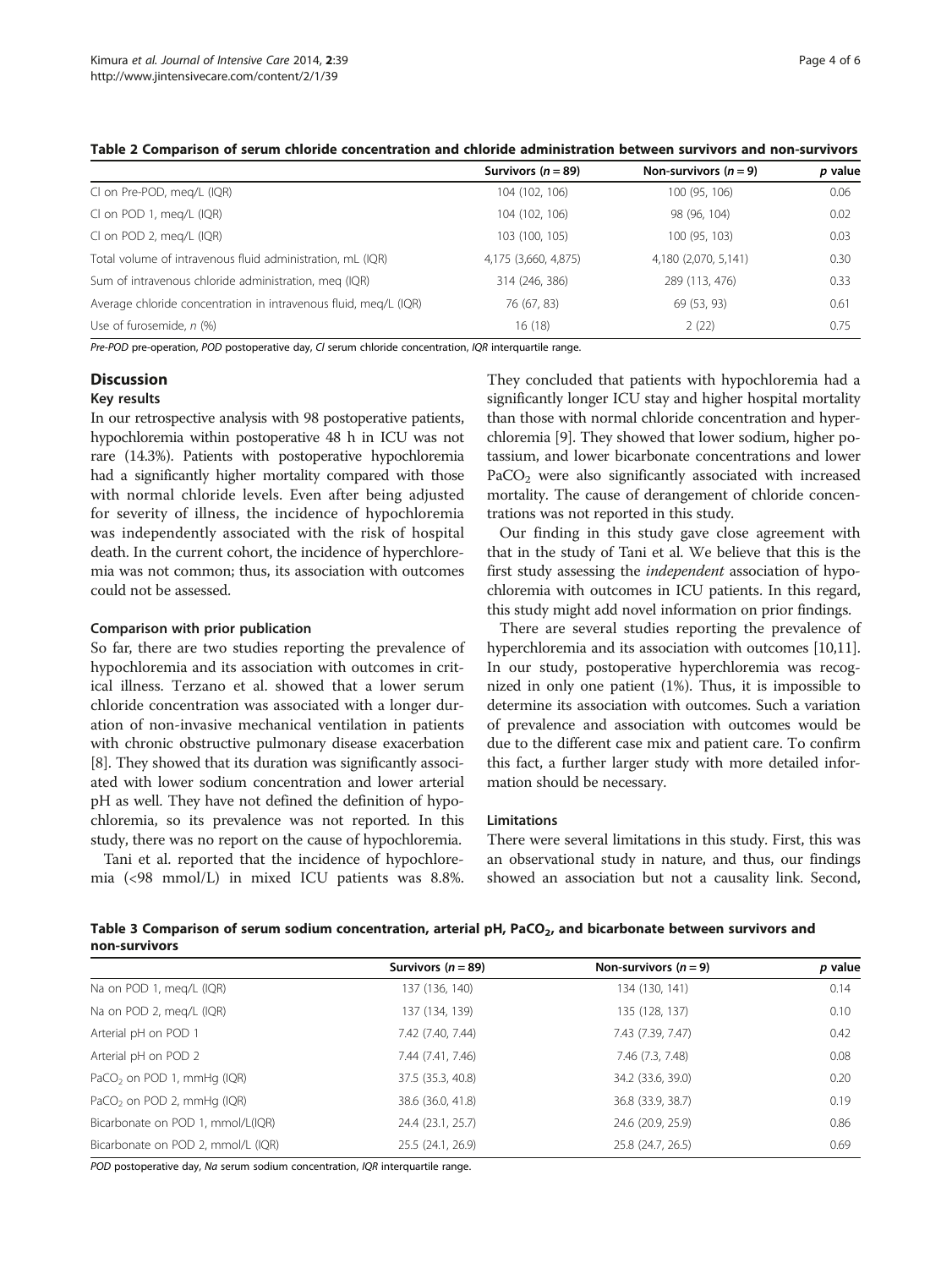<span id="page-4-0"></span>Table 4 Multivariable analysis for hospital death

| <b>Variables</b>                                                             | Odds ratio (95% CI) | p value |  |
|------------------------------------------------------------------------------|---------------------|---------|--|
| APACHE II                                                                    | 1.3(1.1.1.7)        | 0.006   |  |
| Hypochloremia (vs. normo-chloremia)                                          | 5.8(1.1, 30.2)      | 0.04    |  |
| ADACHE Acute Physiology and Chronic Health Evaluation CL confidence interval |                     |         |  |

APACHE Acute Physiology and Chronic Health Evaluation, CI contains a percent interval.

this is retrospective in design and thus potentially subject to systematic error and bias. However, the discharge status was objective, and the electronic data were numerical in nature and measured independently. Thus, they were not amenable to unintended manipulation. Third, as this study was conducted in surgical ICU, our findings could not be generalized into non-surgical ICU patients. Similar studies for internal ICU patients need to be conducted in the near future.

Finally, our study was conducted for only 48 h postoperatively, which might be too short to observe the development of postoperative electrolyte derangements. Thus, observation for a longer period should be conducted in a future study. However, we believe that this study would still be important, because it showed that hypochloremia seen in the early stage of the postoperative period was independently associated with mortality.

## The cause of hypochloremia

Chloride is mainly regulated by the intestinal duct and kidney [[12](#page-5-0)]. In the stomach, chloride is secreted as a gastric fluid and enteric fluid and then reabsorbed throughout the intestinal duct. In the kidney, chloride is filtered at the glomeruli, and more than 99% is reabsorbed at the distal tubule. Thus, the major cause of hypochloremia in critical illness was considered to be loss of chloride, which could be caused by the use of diuretics, loss of gastric fluid or adrenal insufficiency, and overvolume of water.

As the current study as well as prior studies [\[8](#page-5-0),[9](#page-5-0)] is a retrospective observational study, the cause of hypochloremia was not ascertained [[8,9](#page-5-0)]. In our patients, we expect that one cause of hypochloremia was loss of gastric juice because we mainly included patients undergoing abdominal surgery, most of whom was put on a gastric tube during and after surgery. Another cause of abnormality of chloride concentration might be the derangement of adrenal hormones triggered by surgical stress.

# The association of hypochloremia with increased mortality

There are some potential mechanisms that explain the relation between hypochloremia and increased mortality.

First, hypochloremia would be a sign of complicated surgery, which may lead to larger surgical stress. It might cause more loss of gastrointestinal tract fluid or relative derangement of adrenal hormones, thus would lead to hypochloremia [\[13](#page-5-0)]. These conditions might likely contribute to the association between hypochloremia and mortality. Unfortunately, the current study could not assess the impact of surgical stress on the relationship between hypochloremia and mortality. In this regard, a future prospective study collecting information on the postoperative adrenal function, inflammatory response, and loss of chloride from the kidney should be conducted to refute or confirm this speculation.

Second, hypochloremia would be a sign of the severity of illness, as an association of hypochloremia with higher mortality existed with the absence of significant differences in intravenous chloride administration and acidbase status. It is no wonder for critically ill patients with various commodities to have poor regulation of homeostasis in the body including serum chloride concentration. If it is true, one might be able to use early postoperative serum chloride concentration for prediction of the worse outcomes. Finally, there might be any combination of the above mechanisms.

We should note that this study is a hypothesisgenerating study promoting a future prospective study, which may assess the cause of hypochloremia and the mechanism of its association with worse outcomes.

We also note that our results showed just the association of hypochloremia and higher mortality, but not the causality link. Yunos et al. recently showed that a chloride-restrictive intravenous fluid strategy in ICU improved patients' outcomes [\[14\]](#page-5-0). In this regard, our finding suggested that hypochloremia could be used as one of the markers of severity and predictors of worse outcomes, but not the therapeutic target.

# Conclusions

In conclusion, hypochloremia observed within 48 h after surgery was not rare and was independently associated with the increased risk of hospital death. Hypochloremia might be a useful indicator of prognosis for postoperative ICU patients.

#### Abbreviations

APACHE: Acute Physiology and Chronic Health Evaluation; CI: confidence interval; ICU: intensive care unit; POD: postoperative day.

#### Competing interests

The authors declare that they have no competing interests.

#### Authors' contributions

SK and ME conceived and designed the study, analyzed and interpreted the data, drafted the manuscript, and performed the statistical analysis. SK, SM, NM, TY, TH, KN, and MM acquired the data. ME and MM critically revised the manuscript for important intellectual content. All authors read and approved the final manuscript.

# Disclosure

This study was performed at Kure Kyosai Hospital.

#### Author details

<sup>1</sup>Department of Anesthesiology, Kure Kyosai Hospital, 2-3-28, Nishichuo, Kure City, Hiroshima 737-8505, Japan. <sup>2</sup> Department of Anesthesiology, Kobe